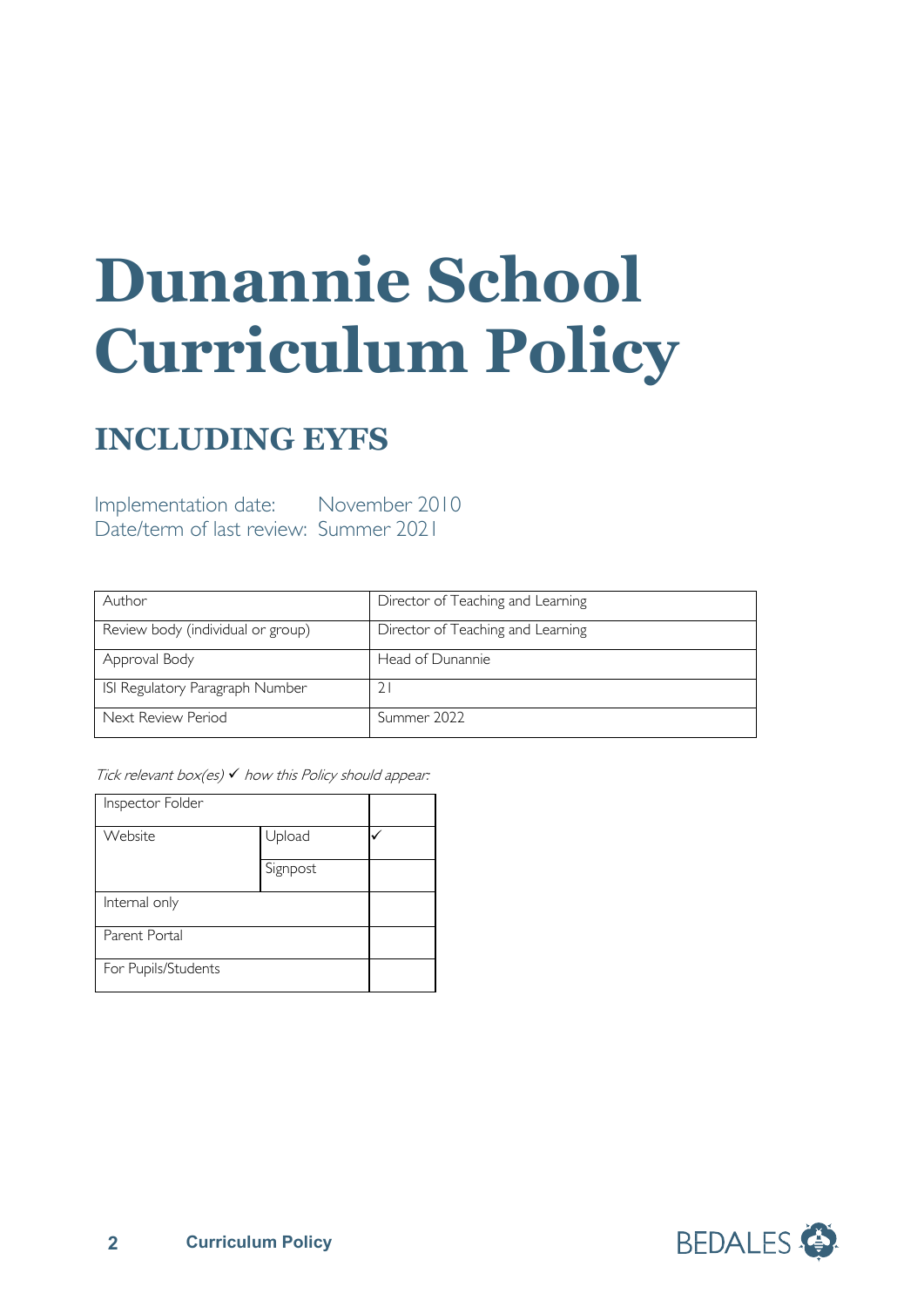### **Curriculum Policy**

#### **Curriculum Policy**

We want children to take delight in exploring the new and unknown. Children are most receptive to learn when they are happy. Dunannie's activities are designed to be engaging so that information is received with excitement and curiosity.

By the time they move on at 8+, the aim is for children to be fluent readers, spontaneous and literate writers, sound mathematicians and able to apply rigorous creative imaginations to any practical and theoretical challenges.

We have created a structured yet flexible curriculum for all years, including the Nursery that reflects the schools aims and ethos, and we give equal value to intellectual, creative, emotional social and physical development. Children are encouraged to enquire and we encourage critical thinking from an early age.

Performing and creative arts are important at Dunannie – notably music, drama and dance – and Art & Design. We have access to specialist teachers as well as Dunhurst's excellent music school resources. We encourage children to take individual music lessons. Pupils benefit from being part of the Bedales family: there are close links with Dunhurst and Bedales, academically and in areas such as sport. All three schools share facilities, e.g. the swimming pool and sports fields and the Olivier Theatre.

At Dunannie we encourage our children to have a curiosity about life and help them to develop enquiring minds through a broad, creative and language-rich curriculum which generates purposeful discussion, interest, application, enjoyment and high achievement. A cross curricular approach, which emphasises first hand, practical experiences; educational trips and visiting speakers, provides the opportunity for young children to build the language and communication skills that they will need throughout life.

We believe that to learn the lesson, you should live it. Where possible school trips are frequent as we want to inspire the children to learn through first-hand experiences. Just as discovering something exciting in a pond may produce a future scientist, grating soap in a Victorian kitchen may spark a love of history.

Our primary aim is to develop inquisitive thinkers with a love of learning who cherish independent thought.

Dunannie Wellbeing : Personal Development: incorporating Personal Social Health Education Social Moral, Spiritual and Cultural Education and Relationships and Sex Education

Dunannie Wellbeing aims to give children the knowledge, skills and understanding they need to lead confident, healthy and independent lives. It helps them understand how they are developing physically, emotionally and socially, in a safe environment with a positive and supportive ethos.

We encourage the children to play a positive role in contributing to the life of the school. We help develop their sense of worth and confidence to take risks and manage change. They begin to learn about rights and responsibilities. The children learn to appreciate what it means to be

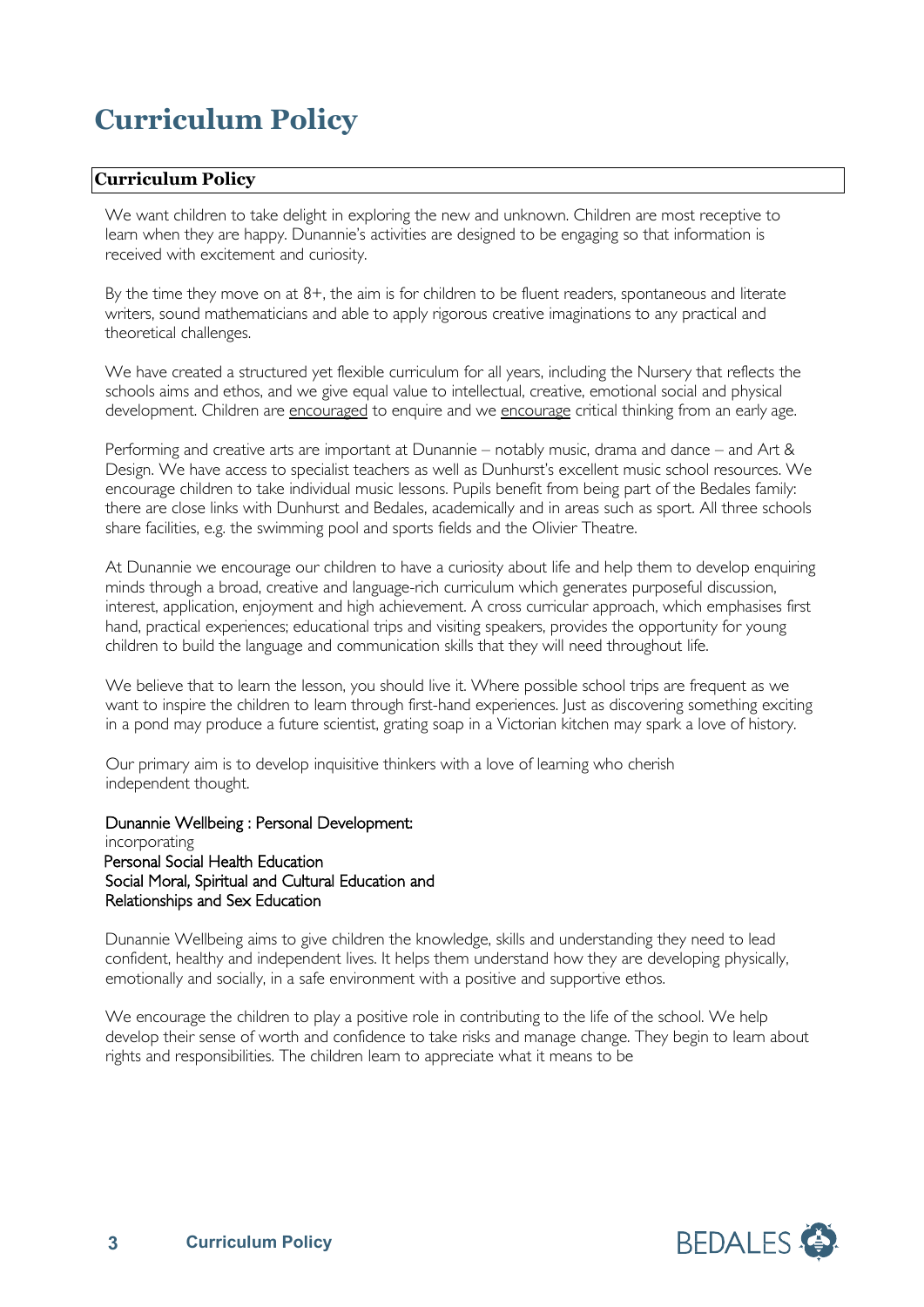a positive member of a community.

We provide a learning environment in which children can develop, thrive and grow as confident individuals.

We nurture children so that they develop self-confidence, resilience and emotional wellbeing. Children develop a positive sense of identity and recognise that their choices and decisions can affect their emotional and physical wellbeing. We enable children to develop a healthy and safe lifestyle and encourage children to assess and manage risks.

We celebrate personal achievements and skills.

We encourage the children to develop good relationships through self-awareness, tolerance and respect for others, and identify and respect differences and similarities between people, different beliefs and values. We enable children to see themselves as part of a community

#### Teaching and Learning Overview and Plans

An overview of an academic year is planned by class teachers. Our curriculum is based broadly on the National Curriculum. Each term in KS1 and KS2 Learning Enquiries form the basis of much of the curriculum.

Termly plans are completed and then worked into weekly plans. These plans, based upon Schemes of Work and subject policies, show differentiation and are evaluated to assess and plan for future learning. Planning is based upon subject policies and curricular programmes of study and stored centrally.

Our curriculum provides the children with effective preparation for the opportunities, responsibilities and experiences of British life.

A programme of assemblies is in place for the year. The themes of each assembly support our Wellbeing Curriculum, Be Values and Behaviour Policy, looking at the wider world and actively promoting fundamental British Values.

#### Early Years teaching and Learning Overview

The Nursery and Reception class follow the Early Years Foundation Stage Curriculum. Staff plan activities indoors and outdoors that allow the children to have multi-sensory first-hand experiences that make learning fun and exciting. Our aim is for the children to develop into enthusiastic, inquisitive, confident and independent learners with a love of learning.

#### Years 1-3 teaching and Learning Overview

Years 1, 2 and 3 broadly follow the Key Stage 1 and 2 National Curriculum although there is the freedom to interpret this in many imaginative and creative ways. Learning is through first-hand experience wherever possible enhanced by visits to local places of interest. Cross-curricular work makes the learning journey relevant and interesting for our children. Reading, writing and numeracy are essential skills and these are given appropriate priority. All children are encouraged to contribute their own ideas and all effort is valued.

#### English

At Dunannie we use a variety of teaching and learning styles in our English activities. The key aim is to develop children's knowledge, skills and understanding. Whilst there is a high

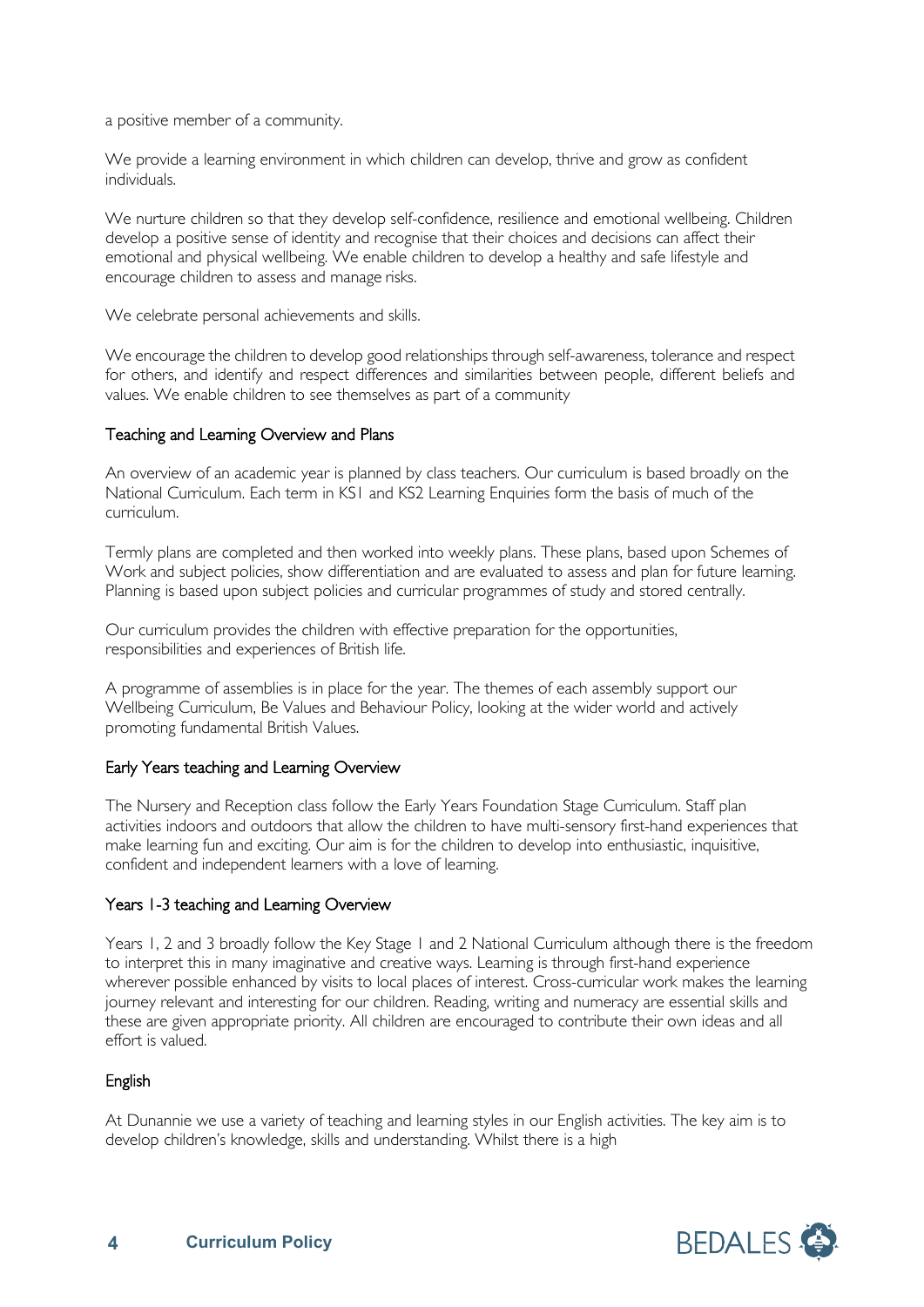proportion of whole-class and group teaching, independent activities provide an opportunity to talk and collaborate, which embeds and enhances their learning.

They use ICT in English lessons where it enhances their learning, as in drafting their work and using multimedia to study how words and images are combined to convey meaning. Wherever possible we encourage children to use and apply their learning in other areas of the curriculum.

There are six main strands:

#### • Listening and Speaking

Where we encourage children to speak clearly, confidently and audibly and to take account of their listeners and to encourage children to listen with concentration.

In the Foundation Stage (Nursery and Reception) the focus on speaking and listening also prepares the ground for effective phonics teaching.

#### **Reading**

Children are able to express themselves creatively and imaginatively, as they become enthusiastic and critical readers of stories, poetry, rhymes, action songs, puppets and drama as well as of non-fiction and media texts. Children gain an understanding of how language works by looking at its patterns, structures and origins.

We aim to teach reading for fluency, accuracy and most importantly comprehension. To develop enthusiastic readers through challenging and substantial texts who will have a lifelong love of books.

At Dunannie we teach a variety of reading strategies, but phonics is one of the essential components as we use to teach reading. We use a multi-sensory approach to teach phonics with a range of resources including the Read, Write Inc Phonics Programme.

#### • Writing

We aim to foster the enjoyment of writing in variety of genres and a recognition of its value and to encourage accurate and meaningful writing, be it narrative or non-fiction. A wide variety of stimuli provides the starting point for writing and creative work.

#### **Spelling**

Phonic spelling patterns are taught along with strategies that help children to recognise the visual appearance of words that are not phonetically regular, but common in frequency of use.

#### • Grammar

Children are first introduced to grammar though simple punctuation, for example, capital letters and full stops. As children progress through the school they are taught to use more complex grammatical structures and sophisticated punctuation.

#### • Handwriting

Regular handwriting lessons reinforce the correct formation of letters, posture and pencil grip. We work towards developing confident joined writing styles by the end of Year 3.

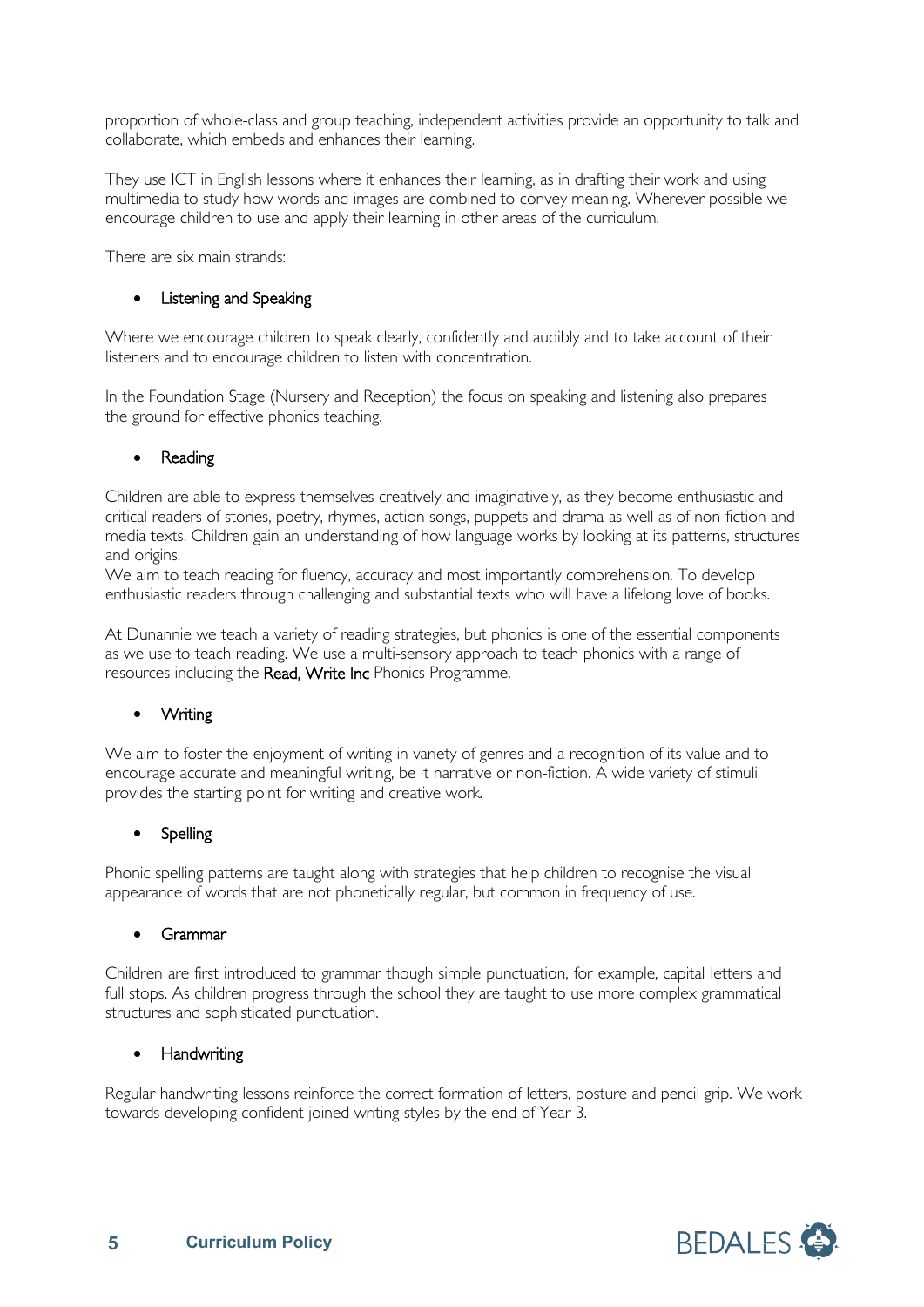#### **Mathematics**

Mathematics teaches children how to make sense of the world around them through developing their abilities to calculate, to reason and to solve problems. At Dunannie, we want the children to develop into strong mathematicians who approach their learning with enjoyment and enthusiasm. Numerical skills and understanding, including the use of number facts, form a vital part of developing mathematical understanding, promoting confidence and competence with the number system. We help the children to develop a secure knowledge of these facts and their application to mathematical problems in a range of contexts, allowing time for investigation and exploration. Through practical activities the children explore features of shape and space, develop measuring skills and an understanding of the ways in which data is collected and presented. Work in these areas sometimes takes place in the school grounds, which offer many fantastic opportunities for real life mathematical work.

Mathematics lessons regularly include mental arithmetic, practical work, playing mathematical games, use ICT and problem solving, as well as informal and formal recorded work. We relate Mathematics to real life through the use of project work and other events that are going on in school.

We plan our Math's provision using the **Inspire Math's** Scheme. We also have an excellent range of mathematical resources and software programs to support teaching and learning. Children are flexibly grouped when appropriate within their class, and teachers regularly review which group is most suitable for the children, taking into consideration the area of Math's being covered prior performance, learning style and pace. There is an opportunity for additional support for any child that needs it. All children from Year One onwards are able to access a Mathematics computer program from home (Mathletics) to practice skills and concepts learnt at school, in addition to Math's games and apps.

#### **Science**

Science is the process of finding out about the physical, chemical and biological aspects of the world through investigation. Science teaches methods of enquiry which stimulate creative thinking. This reflects the Bedalian tradition of learning through exploration and experience – head, hand and heart. At Dunannie we seek to develop the child's scientific awareness and understanding of the immediate and wider environment, through observation, investigation and evaluation.

Class teaching always involves the use of the immediate environment, orchard, pond area and gardens in addition to the wider Bedales estate. We have strong links with Bedales and benefit from the expertise of science teaching and resources from other parts of the school. For example, experts from the Physics department have helped with rocket demonstrations and visits to the Chemistry Lab inspire our investigations into changes of state and gases.

Science teaching includes a full range of practical investigations and tasks, class-based research, experiments and demonstrations. Cross-curricular links are made whenever possible. Visiting experts also bring science to life in imaginative and exciting ways.

We provide opportunities for children to be curious, and experience and explore the world about them with all their senses. Children learn about science in order to:

- know and understand the life processes of living things
- know and understand the physical processes of materials, rocks, electricity, light, and natural forces
- know about the nature of the solar system, including the earth.

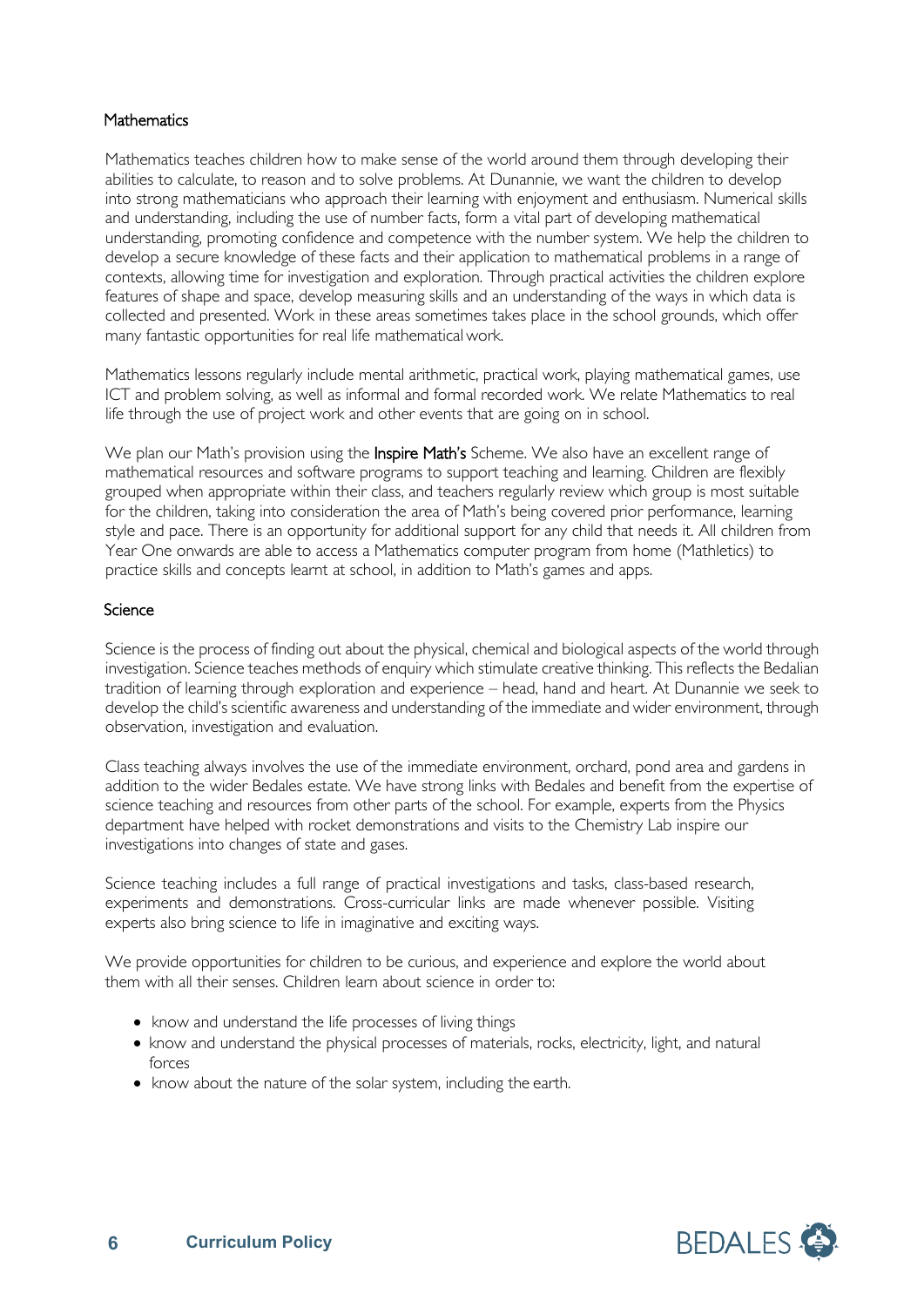We encourage the children to think scientifically as they plan and carry out scientific investigations, through observing, questioning, communicating and evaluating evidence. They learn to present their conclusions clearly using appropriate scientific language. Open-ended tasks extend more able children.

Children are encouraged to use equipment correctly, and realise the effect they have on the things around them, living and non-living, which helps to promote a sense of responsibility and awareness of the world around them.

#### Learning Enquiries based on our Principles of Learning

Our Principles of Learning are derived from The Harmony Project, which seeks to build a framework for learning that is based on Nature's principles of Harmony, which we see all around us. An understanding of these principles helps us to look at the world differently, to reflect on how we live and to learn what we all need to do to create a better and more sustainable world.

These projects spark investigations and studies involving History, PRE, Geography, and Environmental Studies. Throughout the year we base our curriculum around six principles which guide our learning: Interdependence, One-ness, Adaptation, Health, The Cycle and Diversity.

We aim for the children to develop a better understanding of how Nature's principles can inform and inspire the way we live and work. By integrating these principles into the curriculum, we hope to create a learning journey that is purposeful and leads to meaningful outcomes. Additionally the children are given opportunities to design and plan projects that work towards achieving a healthier, sustainable future.

In our History teaching at Dunannie, we aim to develop the children's sense of identity and understanding of the past through learning about the development of themselves, their families, their communities and the wider world. The children start to develop a knowledge and understanding of events, people and changes in the past through a variety of approaches, with an emphasis on investigation, research and enquiry.

History is brought to life for the children through visits to local sites of historic interest, drama, the use of historic artefacts and photographs, as well as relevant internet material, film and television programs and stories.

Philosophy and Religious Education provides the opportunity to consider big questions about the meaning and purpose of life, beliefs about God and ourselves, issues of right and wrong and what it means to be who we are.

PRE at Dunannie encourages children to learn from different religions, beliefs, values and traditions, while exploring their own beliefs and questions of meaning. It develops children's knowledge and understanding of Christianity and other religions, such as Judaism and Hinduism.

Children are challenged to investigate, reflect on, analyse, interpret and evaluate issues of truth, belief and ethics, and to communicate their responses. We offer opportunities for personal reflection and spiritual development, and encourage the development of a sense of identity and belonging. We also encourage children to flourish individually and feel part of wider communities. We teach PRE through a combination of lessons, cross-curricular enquiries and exciting events and visits through the year. Our RE curriculum is based on the Hampshire Agreed Syllabus: Living Difference.

Geographical skills are usually taught as discrete or integrated skills and great emphasis is

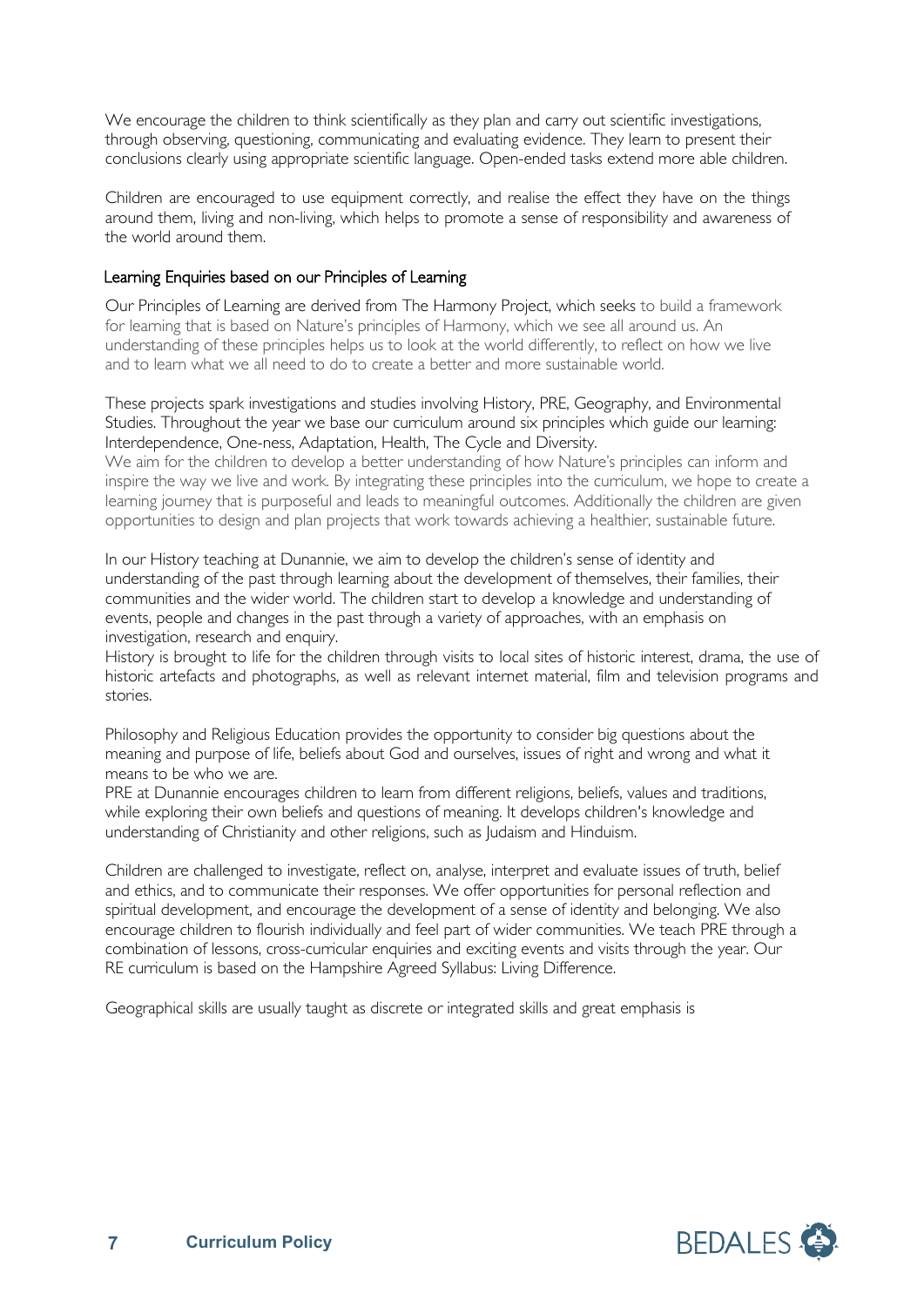placed on direct experience and practical activities. Much use is made of the varied environments within the Bedales grounds, the local village and nearby contrasting locations. Basic geographical skills are taught from Nursery (routes, directions and a sense of place for example). By Year 2 and 3 the children begin to learn how their home local area relates to other areas and countries, leading to the study of localities abroad. The children start to learn how to draw and interpret maps and develop the skills of research, investigation, analysis and problem solving. Through their growing knowledge and understanding of human geography, they gain an appreciation of life in other cultures.

We have a strong emphasis on environmental awareness and we want the children to appreciate that everyone has a responsibility towards protecting our planet and understand that everyone can make a positive difference, however small or large. We help the children develop an understanding of our world and issues we face locally and globally. We enable them to recognize the importance of sustainable development, which plays a central role in the ethos of the Bedales Schools.

Our Eco Curriculum is divided into four main strands: The Local Environment, The Global Environment, Endangered Animals and Reduce, Reuse, Recycle, Upcycle.

Each year the children vote have the opportunity to vote for an endangered animal, and they research different endangered animals and their habitats.

#### French and Spanish

The primary aim of learning French and Spanish at Dunannie is to inspire a love for language in all the children. We encourage listening and then speaking with a French and Spanish accent. We teach basic language, words, numbers, days of the week, etc. and through a variety of media we expect that by Year 3 the children have a wide range of vocabulary and a good recognition of French and Spanish words.

We know that the children will be learning French and Spanish for a number of years so in order for it to continue to be interesting we have devised a curriculum that changes every year. French and Spanish in Dunannie gives the children an excellent grounding from which they can build at Dunhurst.

#### **Computing**

At Dunannie we aim for our children to become confident and competent users of technology. There are also computers in the classrooms and joint spaces.

Each class has access to an Interactive touch-screen Whiteboard with audio-visual facilities enabling the whole class a range of other technology to support extended learning including iPads, sound recorders, digital cameras, microscopes and data-loggers. Through teaching children how to use these tools effectively we provide them with the means to actively participate in our rapidly changing technology world.

We encourage persistence, resilience and evaluation in their learning and in their use of technology. We have a purpose-built, networked computer suite and we use standard Microsoft applications as well as age appropriate software and web-based applications. Children learn how computers and computing systems work, how they are designed and programmed.

They assess the purposefulness of existing programs to develop products and solutions. They develop skills, knowledge and understanding needed to be confident digital citizens.

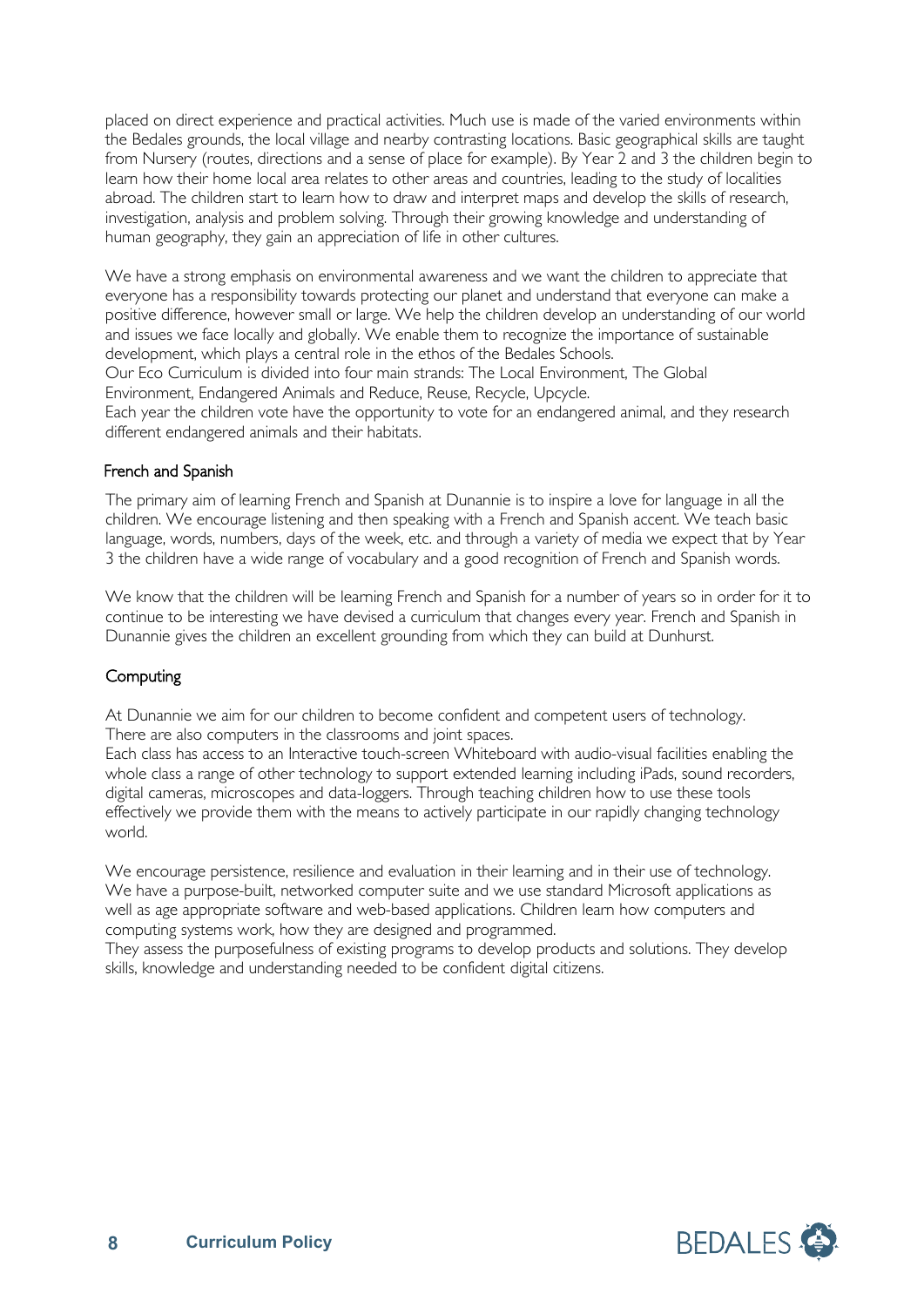Children are encouraged to use computational thinking developing skills which enable the analysis, abstraction and generalisation of ideas and digital literacy. Our computing curriculum curriculum at Dunannie is broadly based on the NC programs and covers three areas of study; Computer Science, Information Technology and Digital Literacy with staying safe online embedded across these strands.

All the classes have lessons that develop these ICT skills and use technology to complement and enhance other areas of the curriculum in imaginative and exciting ways. For example, Reception may use their digital camera to take pictures of sculptures around the Bedales Estate and then use the whiteboard software to make a map of their route with pictures.

#### **Music**

All Dunannie children participate in the making of music as composers, performers and listeners; creativity is regarded as a latent attribute of every child. Involvement with music and movement is considered crucial in a child's early years; there is a long tradition of music and movement at Bedales stretching back through the teaching of eurhythmics and work by the Dolmetsch family to an inspirational visit by Dr Maria Montessori in 1919.

Musical activities are taught by the music staff at Dunhurst, overseen by the Director of Music at Dunhurst. They co-ordinate the music curriculum to complement work led by class teachers. There are also links with specialist areas such as dance, drama, poetry, art and modern languages.

There is a strong emphasis on singing for development of the ear and performance as a member of a class group,choirs and smaller ensembles. Additional opportunities exist in local festivals and joint performances with musicians from Dunhurst. A program of live music is often provided by members of Dunhurst and Bedales, visiting music staff and other musicians from a breadth of musical cultures.

Dunannie children have regular experience of composing and of performing music.

Individual music tuition is available from Reception with lessons provided by 24 members of the Dunhurst visiting music staff. By Year 3 many children receive individual instrumental or vocal tuition.

Fundamental to all these musical activities is the value placed upon heuristic learning – enabling children to discover things for themselves - and providing a breadth of experience through which Dunannie children can develop the skills to define the music of their future.

#### Outdoor Work and Learning

All Dunannie children have daily opportunities to play outside whatever the weather usually in the playground and orchard.

Children explore their own environment and the Bedales estate, extend learning from other curriculum areas such as mini-beast hunting, observation of the seasons, lifecycles of plants, trees and animals and using natural spaces and objects for drawing and writing. Dunannie children are enthusiastic gardeners and plant, grow and eat a variety of fruits and vegetables in the Nursery garden, the greenhouse and the vegetable plots. An outdoor classroom " The Potting Shed" is a valuable space for outdoor learning.

#### Physical Education

We aim to give children the best possible start in sport by providing opportunities to participate in an exciting variety of activities. We aim to enthuse, to build confidence and to

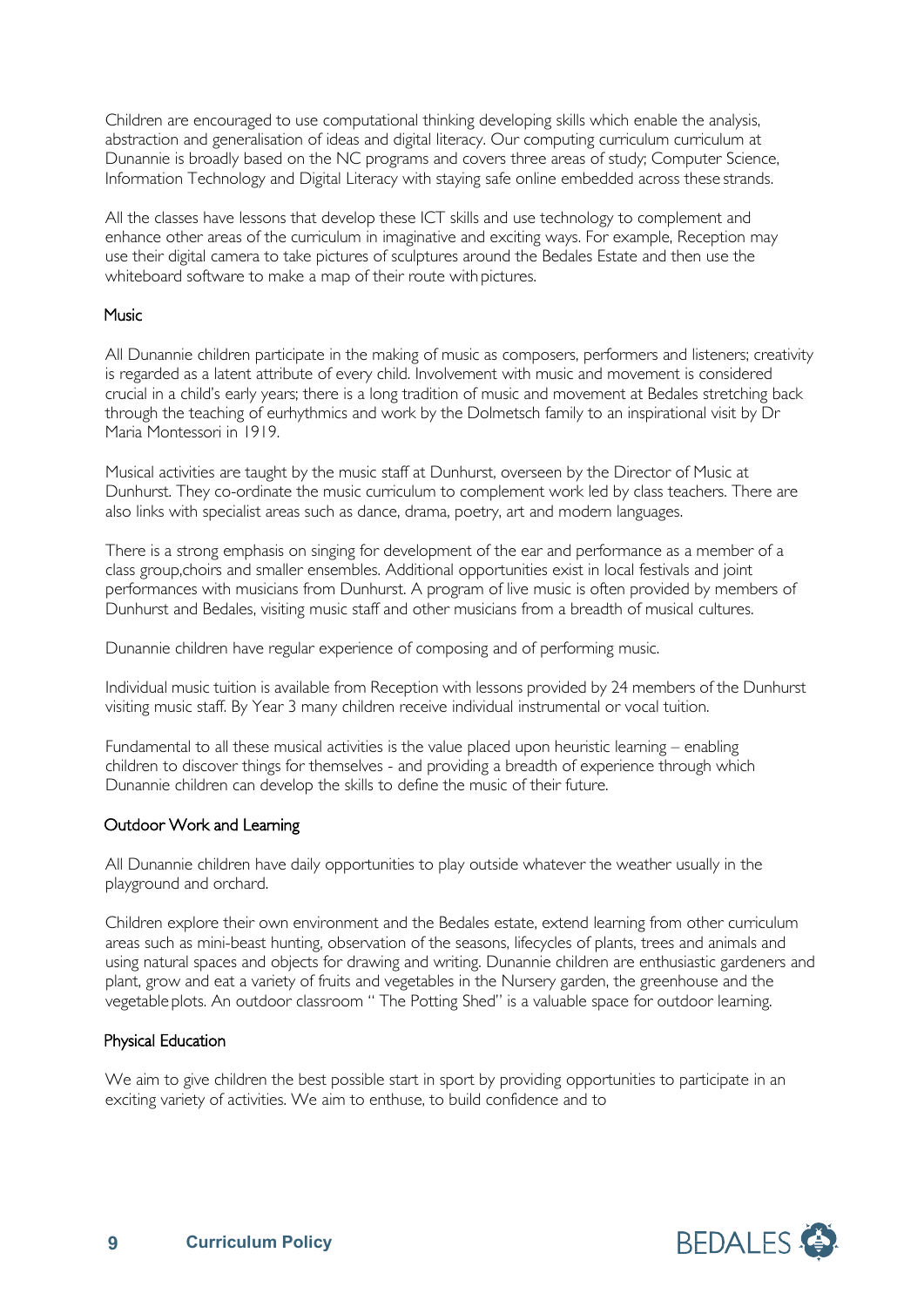inspire. The children acquire a wide range of fundamental skills across the sports curriculum. These skills are the essential building blocks upon which sporting and leisure activities are developed. The children are encouraged to challenge themselves, to believe that they can reach their goals and to be proud of all their achievements. They learn the importance of fair play, cooperation, understanding and following rules.

Competition is a natural ingredient in sport. Whether children are competing against themselves or one another, we provide an environment in which this healthy stimulus to development can flourish. Children develop movement skills which can be used creatively in subjects such as dance and gymnastics. We aim to achieve a balance between aesthetic, competitive, practical, individual, partner and team work.

At Dunannie we have a hard court area, a wonderful orchard which lends itself to activities such as orienteering, a Dunannie/Dunhurst gymnasium, and Netball and Tennis Courts. The children also share the extensive Bedales facilities which include an Astro pitch, playing fields (17 acres), sports hall and a superb indoor swimming pool.

All PE lessons are taught by specialist teachers. Nursery children have up to two lessons a week and experience a variety of indoor and outdoor activities. Children from Reception through to Year 3 have 3 lessons a week, increasing from  $1\frac{1}{2}$  -  $2\frac{1}{2}$  hours a week. Year 3 have opportunities for more challenges and often join together with Dunhurst students in lessons, matches and games.

Children take part in a wide range of activities throughout the year:

- Gymnastics
- Games netball, basketball, football, hockey, kwik-cricket, rounders, tennis skills
- Swimming
- Outdoor activities orienteering and team building
- Fitness and Health related activities
- **Athletics**

#### Extra-curricular PE activities

The extra-curricular sports clubs offered at Dunannie allow children in Years 2 and Year 3 to participate in a range of physical activities and widen their experience. Specialist coaches provide a high quality of teaching. These may include:

- Netball and Basketball
- Football, Tennis and Cricket
- Gymnastics (children follow the BAGA awards system)
- Summer athletics/games
- Judo (children follow the BJA award scheme)

Children in Year 2 and 3 have the opportunity to compete in sporting festivals, galas and matches against other local schools.

#### Art & Design

At Dunannie, we encourage children's artistic development from Nursery through to Year 3. They are given the space, time and support of skilled staff to help them develop their individual potential.

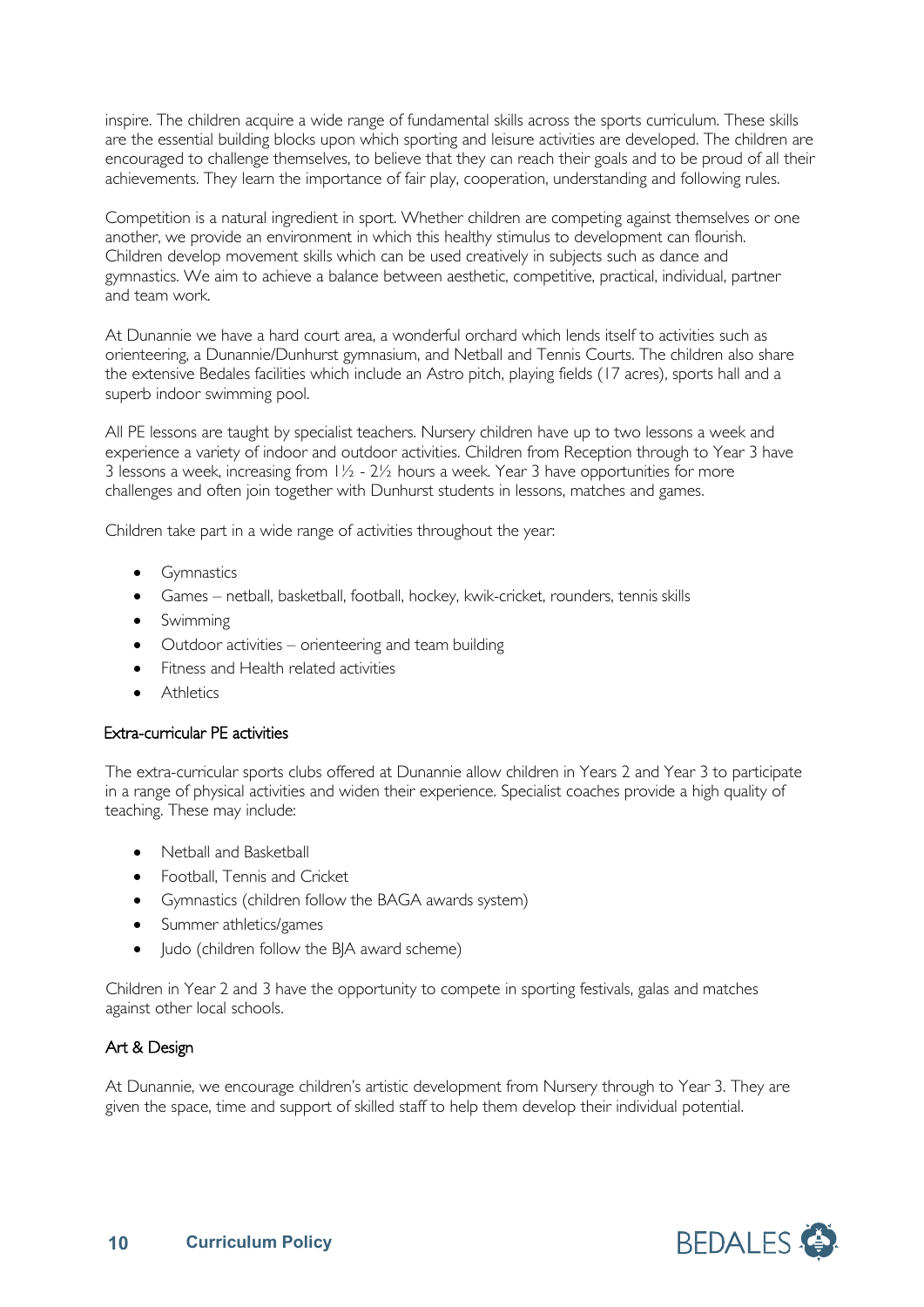Children have access to, and use of, a wide range of tools, equipment and materials. They have many opportunities to express themselves using a variety of different media, such as clay, paint, textiles, drawing, weaving, sculpture, photography and collage. All children's artistic expression is valued and encouraged. Children are taught specific artistic skills and the appropriate use of art equipment. Whenever possible, Art & Design is a cross-curricular activity drawing on – and being inspired by other subjects.

Visits to Art galleries and venues further inspire and motivate the children and are an important part of the Art programme in all year groups.

Working alongside established artists on projects is well established at Dunannie. We also introduce the children to the work and lives of key artists through time, and discuss art from mark-making to modern artists like Hockney and Eliasson.

There are opportunities for children and staff to use the specialist Art facilities and work with the Art staff at Dunhurst. As they progress through Dunhurst and Bedales, pupils can specialise in particular aspects of the arts.

Ideas for Design are drawn from a wide range of project based work and first hand experiences. Children are encouraged to explore ideas and design with a design brief or purpose in mind, adjusting and adapting their work as it develops. Sometimes they will work on individual projects, designing a powered boat, or rocket complete with light circuitry, for example. Other work might be collaborative, using team design and construction methods.

They learn from a wide range of design techniques, and materials and processes. The children also learn about food and cooking from Nursery through to Year 3.

#### Dance and Drama

Dance and Drama is a vital subject at Dunannie – time for children to explore the magical world of theatre and dance.

Children are encouraged to express themselves through creative dance, mime and acting. This gives the pupils the opportunity to develop both physical and creative skills. The children are involved in planning, performing and evaluation dance and drama work. children often work together in dance to a piece of their own choreographed work. This encourages team work, though the sharing of ideas and creative thinking.

Dance and Drama skills are also demonstrated in class assemblies and school productions. Teachers work very closely with the Music department for these special events. Drama is used to enhance other areas of the curriculum at Dunannie, for example, children can use role-play to explore and develop key questions, issues and events. The medium of Dance and Drama is integral to all three schools as an expressive art form and the hope is that pupils develop a lifelong love of theatre and dance.

We like to welcome Dance and Theatre Companies to Dunannie whenever possible for workshops and performances, so the children can see at first hand the skill and talent of professional performers and learn what it is like to be in an audience.

#### Supporting Individual Needs

At Dunannie we value the individual and aim to unlock and develop each child's potential. We work together as a community to meet the needs of each child which means that every teacher is a teacher of every child or young person, including those with additional needs.

We monitor each child's development carefully and welcome parent's views as this helps build